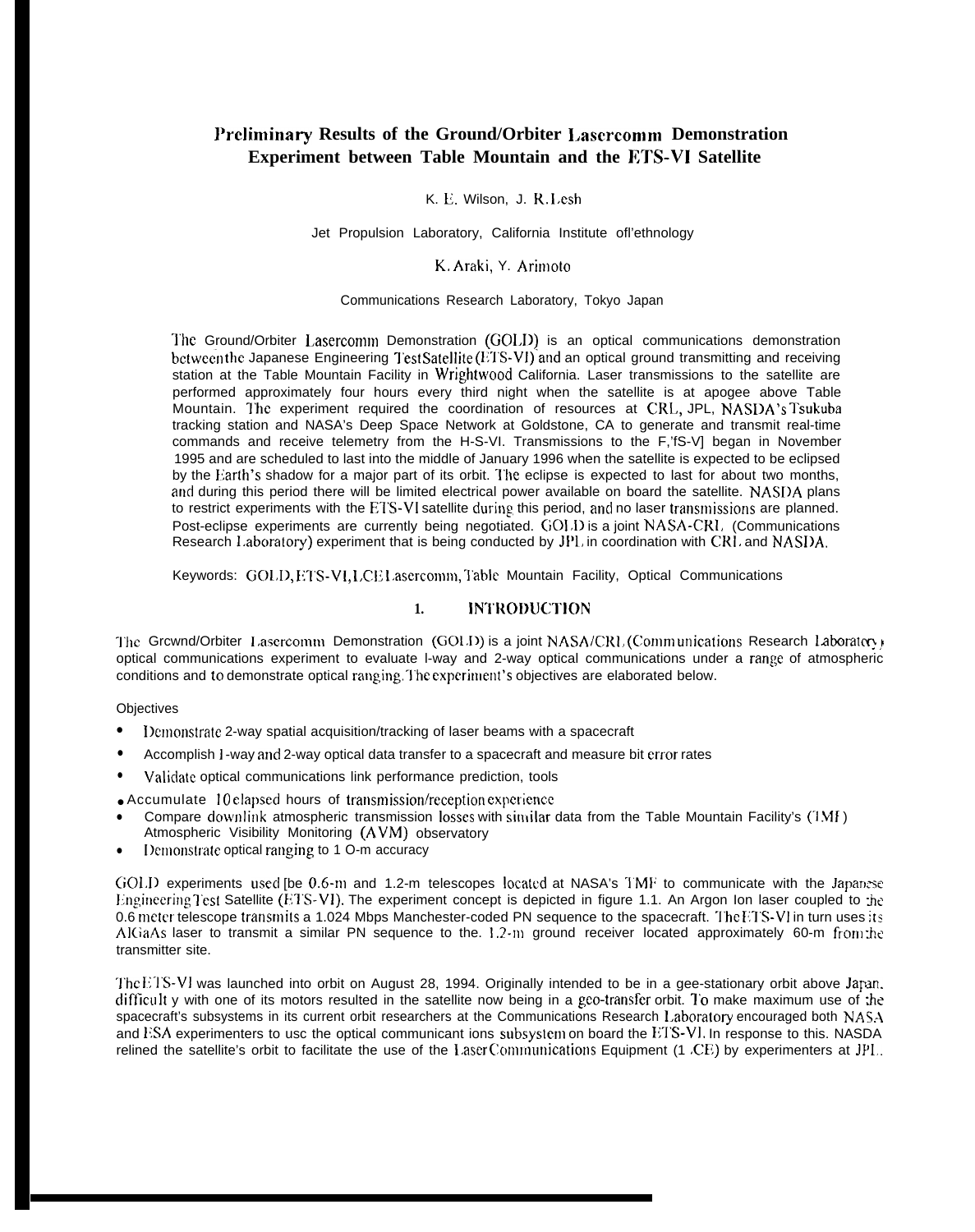Yet, because the satellite's elliptical orbit takes the satellite through the Van Allen belts its power generation capabilities continued to degrade and its expected life reduced. Between mid-January and mid-March 1996 the satellite goes into a twomonth-long eclipse. As of this writing, NASDA has continued to monitor the power generation capabilities of the satellite and has not yet made any commitments on post-eclipse experiments.



Figure 1,1.1: Conceptual drawing of  $GOL$ D. Transmitter at TMF uplinks 514.5 nrn communications signal to ETS-VI spacecraft. Satellite downIinks 830 nm 1 Mbps signal,

This paper describes the work on GOLI) part 1. The transmitter and receiver stations, the satellite predict generation process, and data link between TMF, NASDA and the CRI, arc discussed in Section 2. In Section 3 we describe the modifications to the satellite's trajectory that were made by the CRI, team to enable the satellite to detect the uplink from and to retransmit an optical signal to I'MF'. Theoretical predictions and experiment results are presented in Section 4, and Conclusions and Acknowledgments are in Sections 5 and 6, respectively.

### 2. TIIK GOLD GROUND **STATIONS**

#### 2,1.1 **I'hr I'ransmittcr**

 $\sim$ 

The transmitter consisted of an Argon-ion laser coupled to the 0.6-m telescope at TMF. The telescope is located in building TM-12 at TMF, and its surveyed position is:

| Longitude | $117°40'$ 52.55"       |
|-----------|------------------------|
| Latitude  | $34^{\circ}22'$ 53.49" |
| Altitude  | 2.286 km (7498.3')     |

'1'hc telescope was operated in the coudc mode that allowed light to be coupled in to it from large high power lasers. lhe uplink laser was a prism tuned Coherent Innova-100 Ar-Ion that delivered a maximum of 14. S Watts linearly polarizer laser light output power at S 14.S nrn. Because the laser output was spatially multimode at maximum power, it was operated below maximum ( typically 13 Watts) to achieve good beam quality. Coalignment of the laser beam with the telescope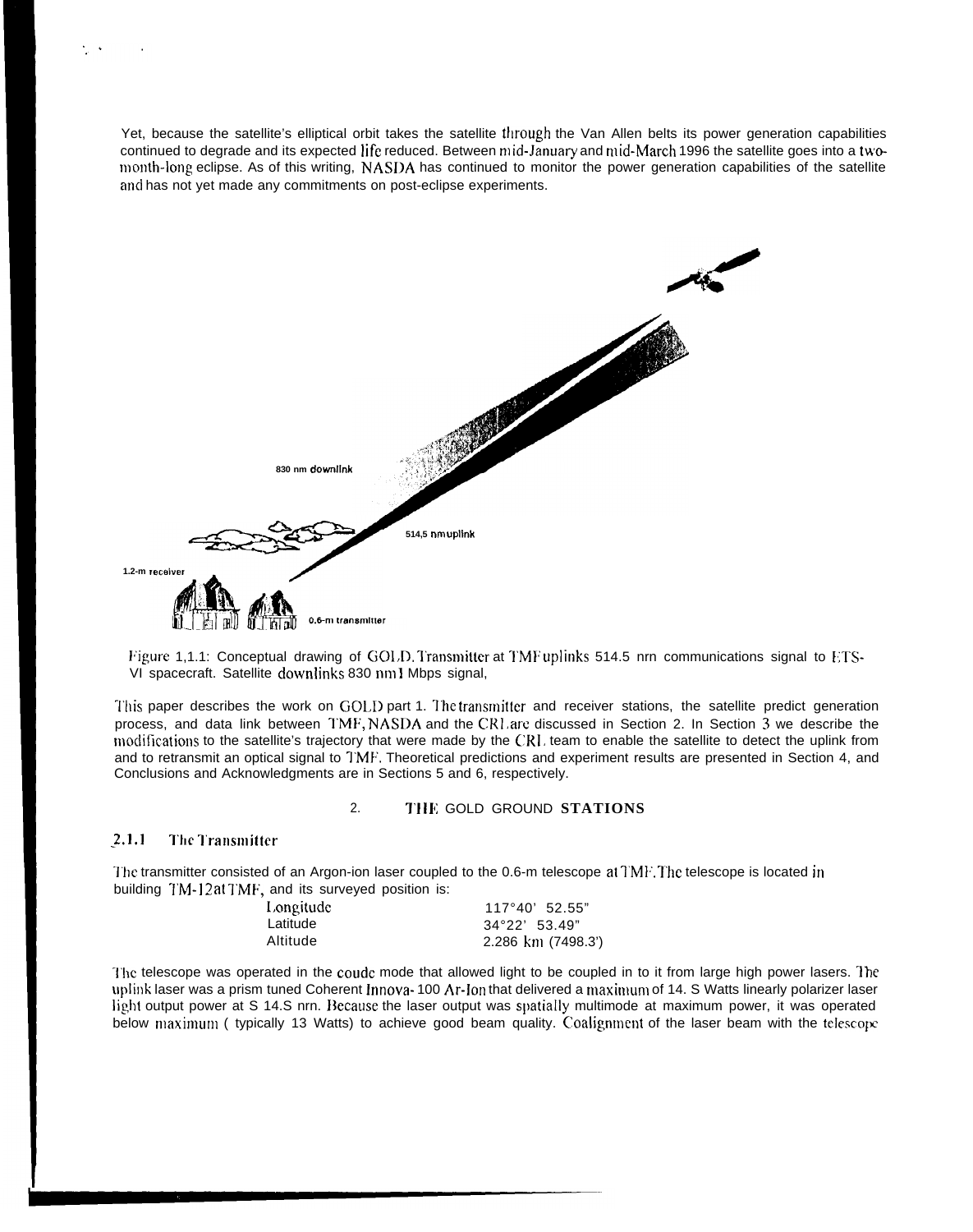axis was achieved by adjusting the position of the telescope's secondary mirror until the focus was brought to a position on the optical bench. At this setting the telescope's focal ratio was  $f/41$ , i.e., a focal length of 26.4 -m.

A schematic of the optical train is shown in figure 2.1.1.1. An electro-optic modulator was used to impress the uplink data stream on the optical carrier. The modulator consisted of four KD\*P crystals and a polarizer. A data formatter - a Firebird 6000 bit error rate tester ( $BERT$ )- generated a O to I volt modulation pattern that was amplified to the modulator's halfwave voltage and applied to the crystals.

After modulation, the beam was incident on a concave/convex lens pair that set the beam divergence out of the telescope. This normally ranged from 20 urad to 40 urad. To mitigate the effects of atmospheric scintillation on the uplink beacon, the output beam was split into two equal parts using a beam-splitter. One beam was sent through a 25 cm optical delay line; a path length difference greater than the laser's 10 cm coherence length, Both bcams were reflected from a high power dichroic bcan~-splitter and were brought to a focus at the iris located at the f/41 focus of the telescope. From there the bcams diverged and were reflected by the third coude flat and into the telescope. The beams were arranged to be incident on



Figure 2.1.1.1: This hematic of optical train for GOLD experiment shows laser, the modu ator, and the optical beam delay system used to provide "temporal and spatial diversity of the optical beams transmitted to the satellite. A I so shown are the detector used to monitor the modulated wave form anti the CCD camera used to image the satellite.

The CCD imaging camera was a Pulnix camera with image intensifier that enabled detection down to  $10^{-6}$  lux. This camera enabled us to track the satellite around apogee where, depending on the phase angle of the solar panels, its brightness varied from that of a magnitude 12 to a magnitude 14 star. I'he avalanche photodiode (API)) transmitter detector monitored the modulation of the transmitted signal.

#### 2.1.2, The Receiver

The recciver consisted of an optical detection package that weighed approximately 30 kg and a 1.2-m ( $f/29.5$ ) telescope. The detection package was mounted to the telescope's bent Cassegrain focus, and consisted of two CCD cameras and a 3rnrn dianleter low-noise APD. See Figure 2.1.2,1. The cameras were a wide-field Cohu with image intensifier for satellite acquisition and tracking, and a Spectra Source CCD for making atmospheric seeing measurements. The detectors were coaligned on a rigid optical bench assembly to ensure that the downlink transmission remained incident on both the tracking and conununications detectors as the telescope tracked the satellite across the sky.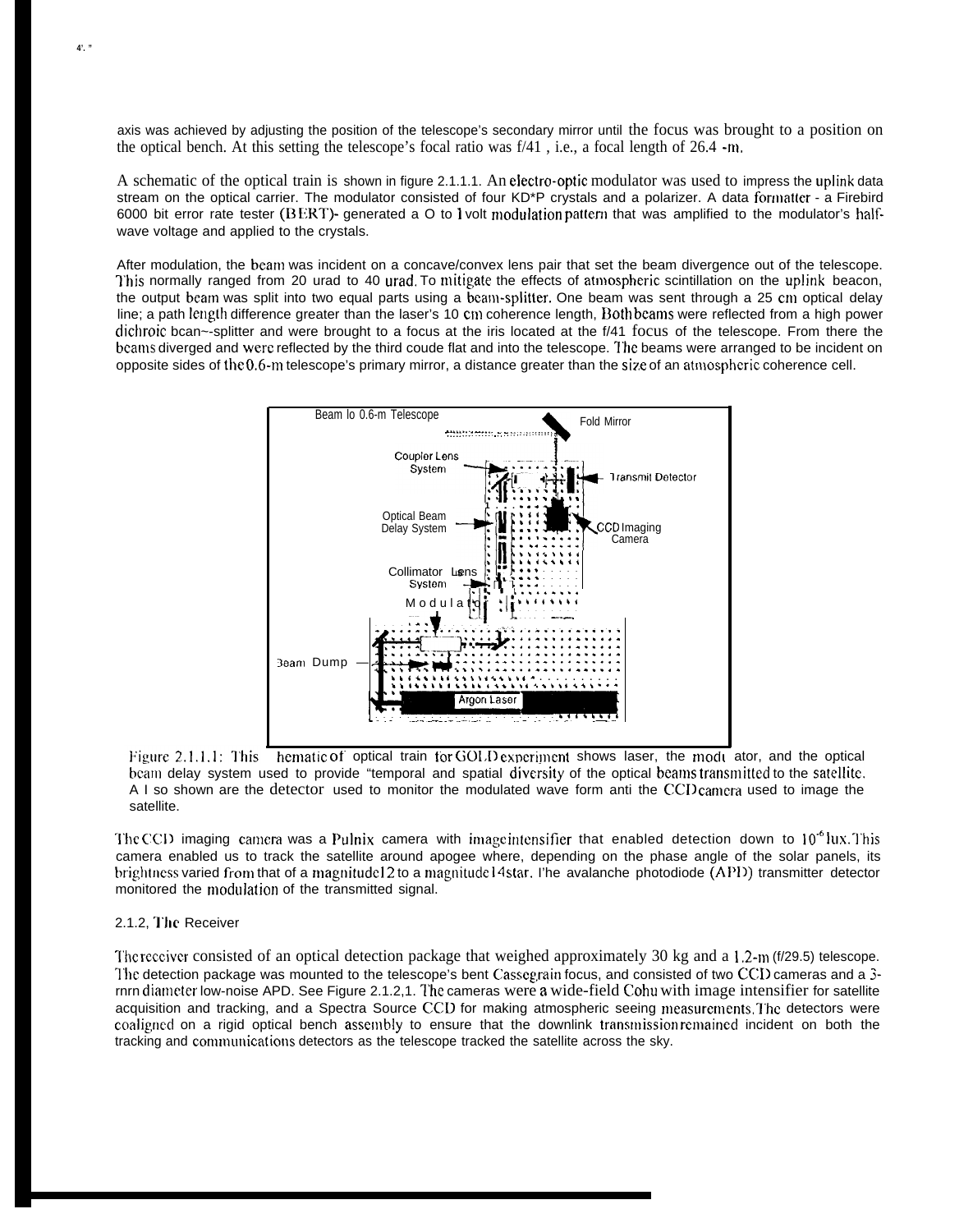Satellite acquisition at the receiver station was accomplished using-a series of steps. It began with calibrating the pointing direction of the narrow field-of view 1.2-m telescope with that of a wide field 0.4-m guiding telescope attached to the 1.2 m telescope's frame. Coal ignment was accomplished by first acquiring a bright star in the guiding telescope and then adjusting the tclescopc pointing direction until the star was observed in the 1.2-m telescope. The tclcscopc was then moved to a star (not always a bright star) in the vicinity of the satellite - the blind point accuracy of the telescope depended on separation between the calibration star and the satellite positions- and the pointing offsets noted for calibration. Near apogee, the satellite brightness ranged from 12 to 14th magnitude. Because of the large dynamic range between the calibration stars 3rd to 5th magnitude and the satellite, a  $#2$  optical density filter was placed in an electronically-switched filter holder located in front of the tracking camera. The filter is placed in the optical beam during the calibration and is switched out for satellite acquisition.



Figure 2.1.2.1: Schematic of optical receiver located at focus of 1.2-m telescope. CCIYs detectors in the optical train track the satellite and measure atmospheric seeing. The API) detects the 1.024 Mbps optical downlink data stream.

Atmospheric seeing measurements provided essential data for evaluating the optical link performance. Theoretical models that incorporated scintillation effects into the link performance were compared with experimental. The seeing data were taken at 15 minute intervals to provide an accurate corrclat ion between the atmospheric seeing and the observed uplink scintillation.

I>ownlink data recovery electronics started with the API) amplifier and signal conditioner. 'I'he satellite downlink data sequence was in onc of three formats: 1.024 Mbps PN, real-tirnc telemetry at 128 kbps with each bit repeated 8 times to produce a 1.024 Mbps data rate, and regenerated uplink square wave at 1 MHz. All data streams with the exception of the square wave modulation were Manchester coded. The amplified APD output was processed to provide both an analog and a digital output of the down] inked data stream. I'hc digital output was bit-synchronized and stored on a clata recorder for future processing, The analog data were displayed on a digital storage oscilloscope and segments stored on disk,  $A$ schematic of the receiver electronics is shown in Figure 2.1.2.2, and a segment of the PN down linked analog data stream is shown in figure 2.1.2.3.

### 2.2 **Satellite J'rcdicts <sup>~</sup>**

. .

']'hc satellite predicts for the TMF telescopes were generated from a satellite osculating element set that was faxed to JPL from NASDA's Tsukuba Tracking Facility. Ephemeris files were generated at JPL for the transmit ter and receiver telescopes, separately with otTsets to account for the point-ahead angle. The files were electronically transmitted to TMF and were loaded into the telescope control program (TCP). The TCP used a spline fitting routine to interpolate between the epchmerides to generate a "smooth" telescope pointing file to track the ETS-VI satellite.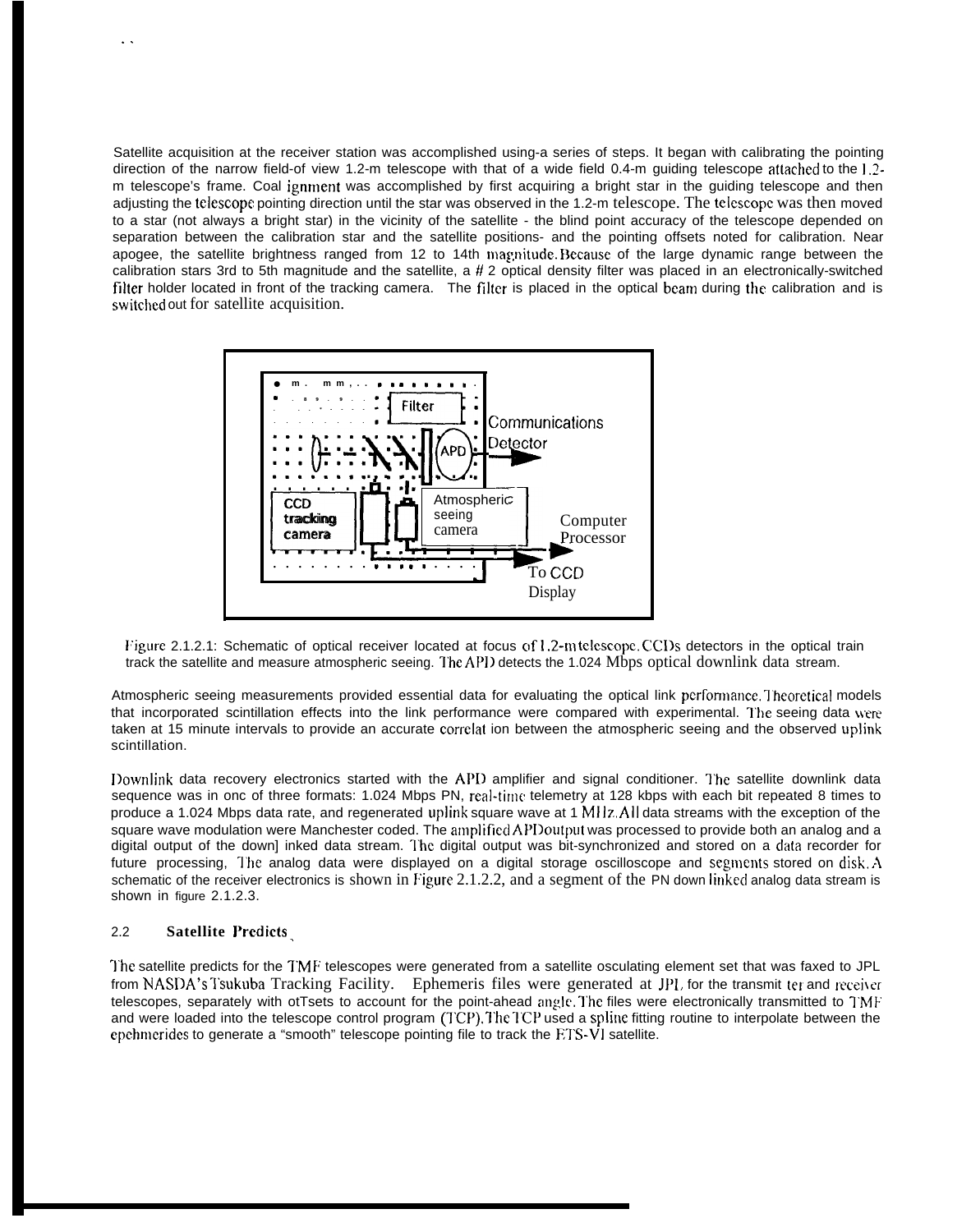

Figure 2 1 2.2: Schematic of downlink data recovery. The APD output is bit synchronized and recorded for later processing. The 602 A digital oscilloscope monitors the low-pass-filtered downlink signal for long-term signal amplitude variations,



Figure 2..1.2? .3: Sample of 1.024 Mbps Manchester-coded PN sequence downlink data-stream from LCF showing random bit flips, A few of these are indicated by arrows.

#### $2.3$ Data links

GOLD required the simultaneous real-time coordination of experimenters at the National Aeronautics and Space Development Agency (NASDA), at CRL, and the Deep Space Network (DSN) to accomplish the laser transmission from TMF. The command and data flow diagram is shown in Figure 2.3.1. In addition, prior to the installation of the aircraft avoidance radar, the Federal Aviation Administration's (FAA) Air Traffic Control Center in Palmdale provided aircraft avoidance assistance.

Commands to control the satellite's attitude during the experiment were generated at NASDA.CRL generated commands to control the LCE and sent these to NASDA. Both sets of commands were transmitted from NASDA to the 34-m 1) SS-27 antenna at Goldstone which then relayed them to the satellite.

The data link between CRI., JPL and TMF provided near-real-time feedback on the measured on-board laser communications equipment sensors to the experimenters at I'MI'. The delay between the spacecraft transmission and the TMF reception was approximately fifteens seconds Spacecraft Attitude Control System (ACS) data was transmitted along with LCE data via S-band telemetry to 1> SS-27. The DSN transmitted these data to the NASDA Space Center at Tsukuba where they were demodulated, NASDA then transmitted the LCE data to CRL for processing. CR1, in turn transmitted an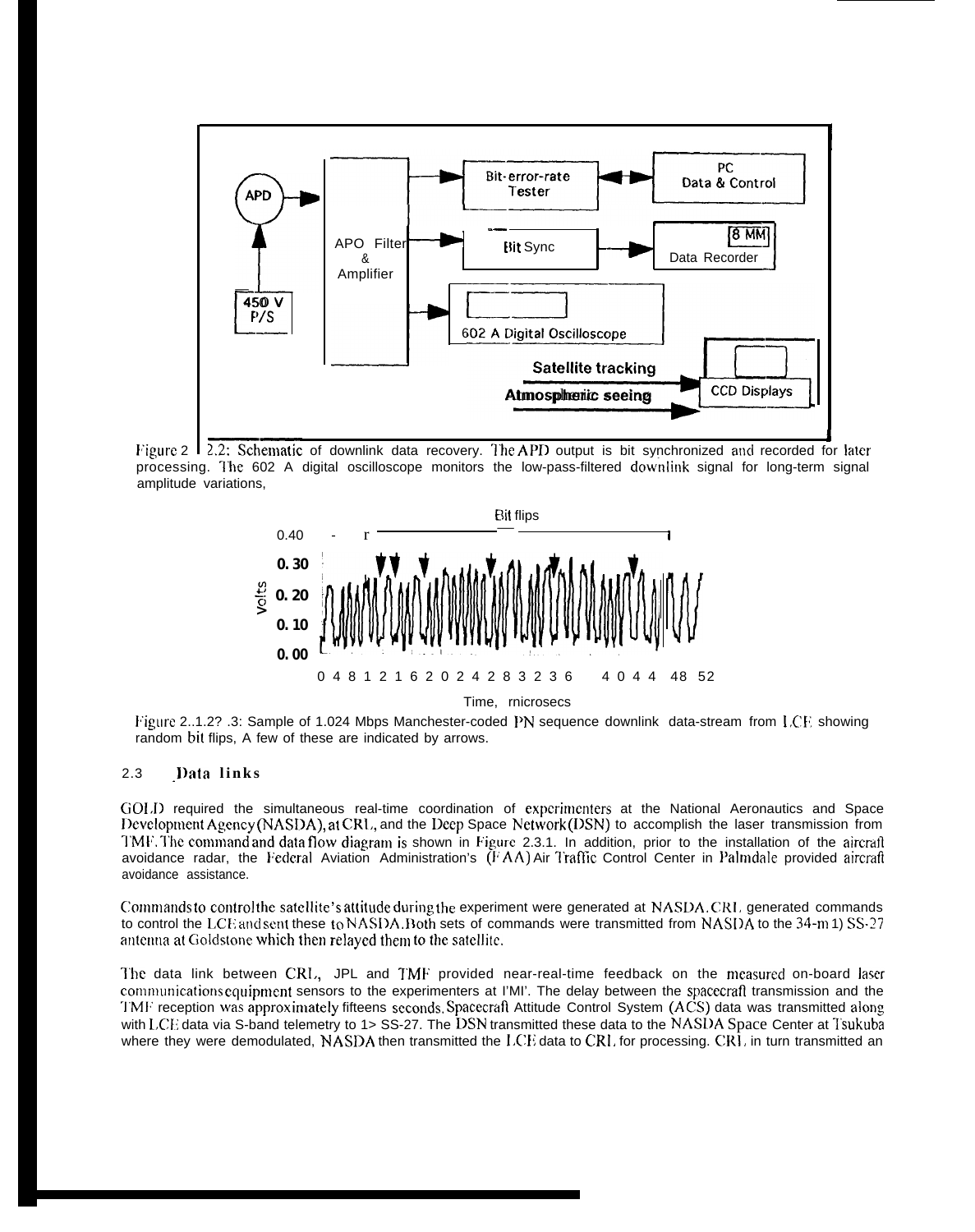ASCII data stream consisting of time, CCD level, QD level, spacecraft laser diode bias current, and coarse and fine tracking sensor errors via ISDN link to JPL. Decause there are no ISDN (Integrated Services Digital Network) links to Wrightwood, a 56 kbps telephone link was used to transmit the data from JPI, to I'MF.

. .

. .



Figure 2.3.1: Real time coordination of several organizations is needed to accomplish the GOI, Dexperiment, NASDA transfers commands to the DSN which uplinks them to the ETS-VI. The spacecraft attitude and  $LCE$  sensor status are down linked via S-band telemetry to Goldstone. The telemetry is demodulated by NASDA and forwarded to CRI, for processing. During the optical uplink CR1, transmits I.CE sensor data to JP1, and TMF.

# 3. **LETS-VI ~'RAJECTORY MODIF1CATIONS FOR C; OI,])**

Il Because the ETS-VI was developed as a gco-stationary satellite, the LCE was designed with the pointing/tracking capabilities to support optical communications experiments from its location above Japan. The liquid apogee cngine problem required that the operations scenario bc revised to enable the satellite to support optical communications experiments. 'i'he sate] lite was transferred into a 3-day sub-recurrent orbit in November 1994, thereby enabling communication experiments to be performed from stations around the world. Figure 3.1.1 shows a three days prediction of the satellite's ground track from November 26, 1995. The figure also shows the section of the orbit where a combination of real-time satellite attitude control and LCE pointing (its pointing angle limited to  $\pm 1$  degree around its boresight direction) could allow an optical link between the satellite and TMF.

The angular pointing offsets between the ETS-VI and the TMF ground station were larger than those designed for a geostationary satellite link to Tokyo. To effect the laser communications experiments, NASDA had to re-program the onboard atiitude control system (ACS) software to dynamically control the satellite's attitude bias. The satellite bias, however, was limited to the  $\pm 2$  degrees in roll and pitch that the }~ar~h-sensor's field-of-view allowed. The larger pointing offset between the satellite and  $1\text{MP}$  compared to the offsets for the  $7$ okyo experiments meant that a series of experiments needed to be performed with the TMF station to calibrate the ACS and LCE biases for acquiring TMF.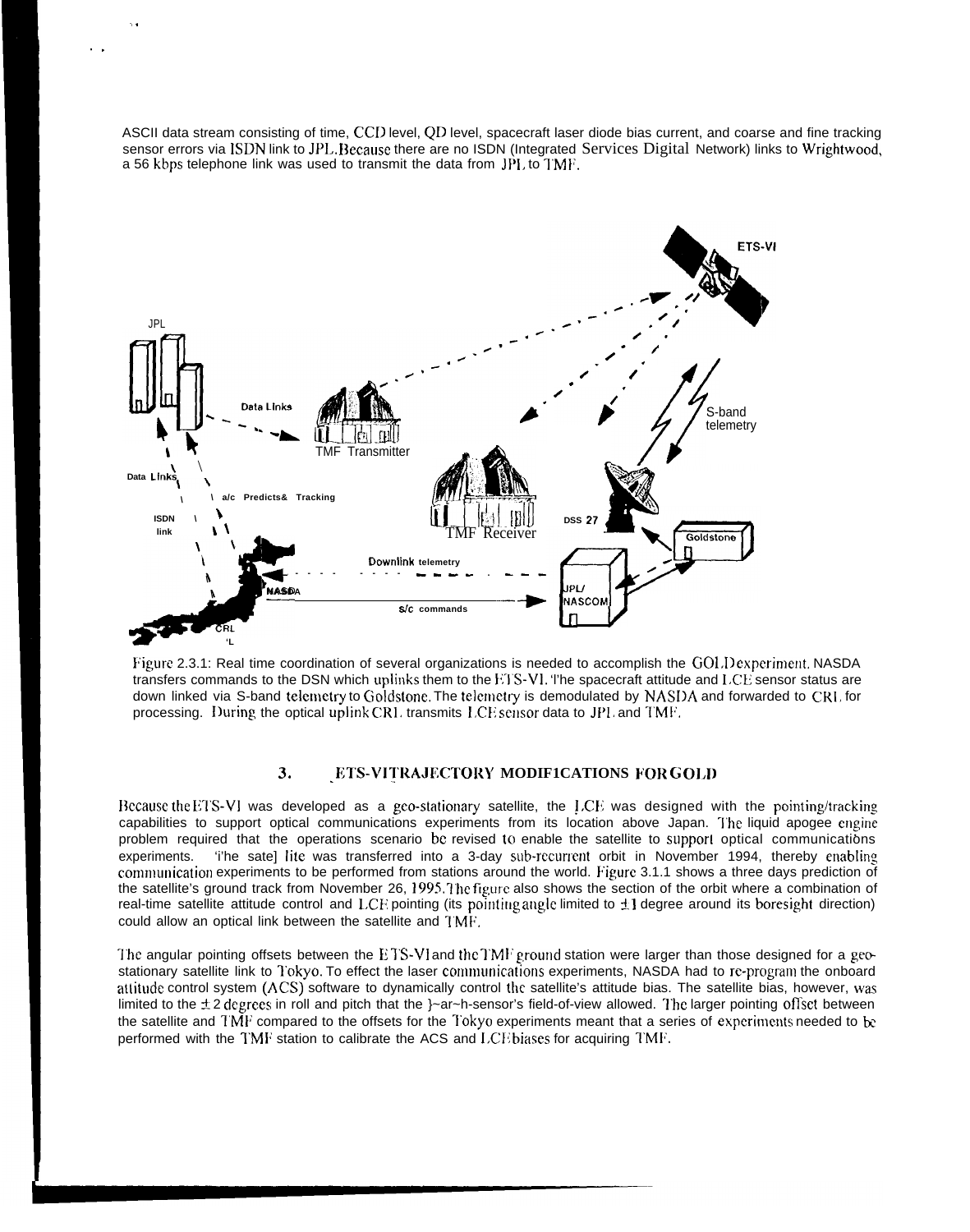

. .

Figure  $3.1.1$ : ETS-VI ground track showing the section (darkened area) where combined LCE and satellite  $ACS$ satellite pointing capabilities could support an optical communications experiment from  $\text{TMF}$ . I-he track covers November 26-29, 1995. The markers are one hour time spans

Figure 3.2 shows that the satellite pointing angle for  $TMF$  exceeded the limit of satellite attitude biasing control: the attitude bias angle needed to be greater than 2.5 degrees in order to point to the TMF ground station. The required pointing angle bias for GOI.I) was achieved by using the bias pointing capabilities of both the ACS and LCE as follows: one part was dynamically controlled by the ACS with a magnitude less than 2.0 degrees, and another was a fixed part shared by the l,CE'S pointing angle with its magnitude of 1.0 degree. As the figure shows, this approach allowed for approximzteiy three hours of experiments from TMF. However, this window continued to decrease with time as the satellite's crbit configuration drifted. This is shown in Table 3.1, where based on the satellite's orbital configuration on October  $3,1995$ . the predicted duration of the satellite pass above the  $1 \text{M}$  ground station decreased by 26 minutes over the 18 passes between October 3 and November 23.

To maximize the pass duration from TMF while maintaining a viable experiment from CRL, NASDA and CRL evaluated the effect of shifting the satellite's turn-around longitude (see figure 3.1) on the experiment duration from the two ground stations. l'he results are shown in Table 3.2 for several different orientations of the satellite's turn-around longitude. <sup>1</sup> he table clearly shows that the pass duration above TMF continuously increases as the tracking azimuth angle at the turnaround point from CR], is increased from 150 degrees to  $164$  degrees. However, as the turn-around azimuth exceeds  $16()$ degrees, the duration of the pass above CR1, decreases rapidly. Based on these results the CRI, and NASDA implemented satellite orbit maneuvers that increased the satellite turn-around longitude to 160 degrees, These maneuvers were executed on November 25, 1995 and December 12, 1995, and they increased the passes at TMF by approximately one hour  $w\hat{h}$ maintaining the duration of the CR1, pass.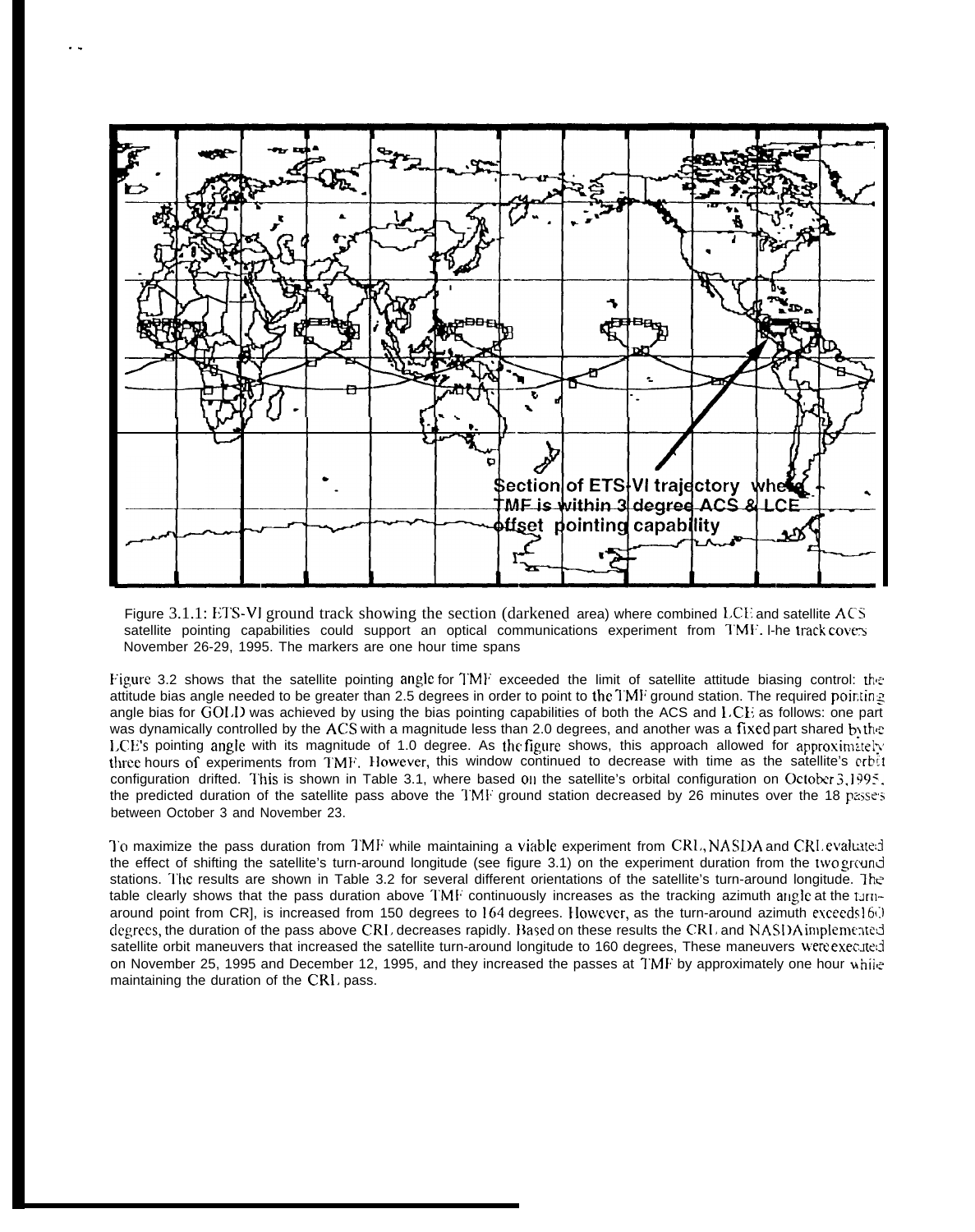

Azimuth from satellite to TMF (deg)<br>Figure 3.2: Plot of control region of combined ACS and LCF gimbal for November 26, 1995 pass over TMF after<br>the first orbit maneuver. Markers are separated by one hour, and trace shows ( approximately a five hour experiment window.

| Start Time (UT)          |       | End Time (UT)                 | Duration. Hours |         |
|--------------------------|-------|-------------------------------|-----------------|---------|
| <del>1 995/1 </del> 0/03 | 13:21 | 99s/1 0704                    | 16:54           | 3:33    |
| 1995/1 0/06              | 13:11 | 995/1 0/07                    | 16:43           |         |
| 995/1 0/09               | 13:01 | 1995/10/10                    | 16:31           | 3:32    |
| 1995/10/12               | 12:52 | 1 995/1%3                     | 16:21           | 3:30    |
| 1995/10/15               | 12:42 | <u>1995/1%6</u>               | 16:09           | 3:29    |
| 1995/10/18               | 12:32 | 1995/10/19                    | 15:58           | 3:27    |
| 995/10/21                | 12:23 | 1995/10/22                    | 15:47           | 3:26    |
| 1995/1 <del>0/24</del>   | 12:13 | 1995/10/2s                    | 15:36           | 3:24    |
| 1995/1 0/27              | 12:03 | 1995/10/28                    |                 | 3:23    |
| 1995/10/30               | 11:54 | 1 995/1 0/31                  | 15:24           | 3:21    |
| 1995/11/02               | 11:44 | 1995/1 1/03                   | 15:14           | 3:20    |
| <del>1 995/11/05</del>   | 11:34 | 1 995/1 1/05                  | 15:02           | 3:18    |
| <del>199S/1 1/08</del>   | 11:25 |                               | 14:50           | 3:16    |
| 1995/11/11               | 11:15 | 199 S/1 1/08                  | 14:40           | 3:15    |
| <del>]995/]_</del> ]/14- |       | 1995/1 $1/\overline{1}\Gamma$ | 14:28           | 3:13    |
| <del>1995/11/17</del>    | 11:05 | 1995/11/14                    | 14:17           | 3:12    |
| <del>1995/1 1/20</del>   | 10:56 | 1995/11/17                    | 14:06           | $3:10-$ |
|                          | 10:46 | 995/1 1/20                    | 13:55           | 3:09    |
| 1995/11/23               | 10:36 | 995/11/23                     | 13:43           | 3:07    |

Table 3,1. Pass prediction from TMF based on 150 degree turn-around longitude on October 3, 1995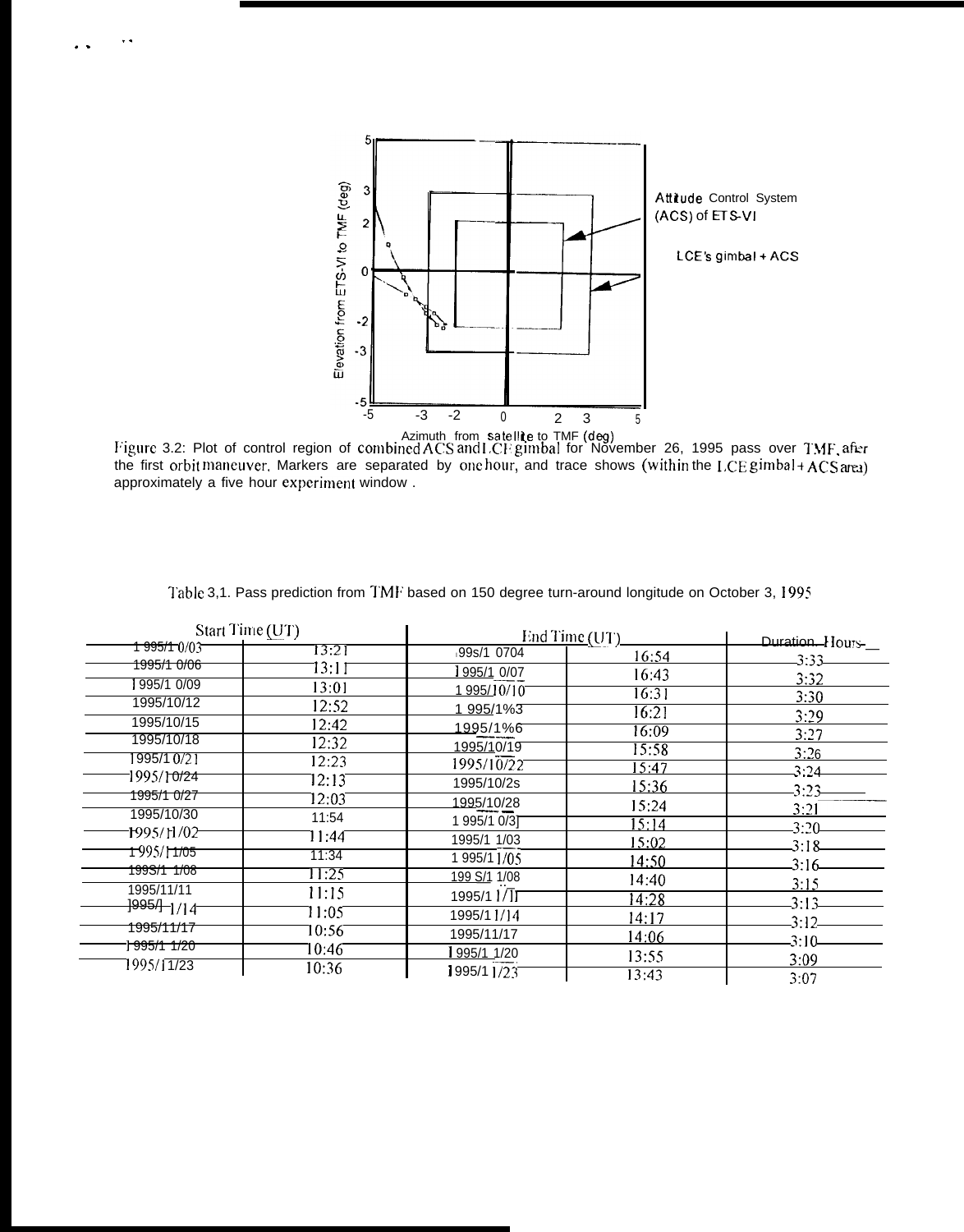| Turn-around Longitude, degrees |       | 150             | 152  | 158  | 160  | 162  | 164             | 152  | 158  | 160  | 162  | 164  |
|--------------------------------|-------|-----------------|------|------|------|------|-----------------|------|------|------|------|------|
| Start Time (UT)                |       | Duration at TMF |      |      |      |      | Duration at CRL |      |      |      |      |      |
| 1995/11/26                     | 10:26 | 3:06            | 3:21 | 4:34 | 4:53 | 5:14 | 5:32            | 3:58 | 3:48 | 3:27 | 2:59 | 2:28 |
| 1995/11/29                     | 10:17 | 3:04            | 3:19 | 4:33 | 4:52 | 5:13 | 5:31            | 3:58 | 3:49 | 3:28 | 2:59 | 2:29 |
| 1995/12/02                     | 10:07 | 3:03            | 3:18 | 4:32 | 4:51 | 5:12 | 5:30            | 3:58 | 3:50 | 3:29 | 3:00 | 2:31 |
| 1995/12/05                     | 9:57  | 3:01            | 3:16 | 4:31 | 4:50 | 5:11 | 5:29            | 3:57 | 3:50 | 3:29 | 3:01 | 2:32 |
| 1995/12/08                     | 9:48  | 3:00            | 3:15 | 4:30 | 4:49 | 5:10 | 5:28            | 3:56 | 3:50 | 3:30 | 3:02 | 2:33 |
| 1995/12/11                     | 9:38  | 2:58            | 3:13 | 4:29 | 4:48 | 5:09 | 5:27            | 3:56 | 3:49 | 3:31 | 3:03 | 2:33 |
| 1995/12/14                     | 9:28  | 2:57            | 3:12 | 4:28 | 4:47 | 5:08 | 5:26            | 3:55 | 3:48 | 3:31 | 3:03 | 2:34 |
| 1995/12/17                     | 9:18  | 2:55            | 3:11 | 4:27 | 4:46 | 5:07 | 5:25            | 3:54 | 3:47 | 3:32 | 3:05 | 2:35 |
| 1995/12/20                     | 9:09  | 2:53            | 3:09 | 4:25 | 4:45 | 5:06 | 5:24            | 3:54 | 3:47 | 3:33 | 3:06 | 2:36 |
| 1995/12/23                     | 8:59  | 2:52            | 3:07 | 4:24 | 4:44 | 5:05 | 5:23            | 3:54 | 3:45 | 3:34 | 3:07 | 2:37 |
| 1995/12/26                     | 8:49  | 2:50            | 3:06 | 4:23 | 4:42 | 5:04 | 5:22            | 3:53 | 3:45 | 3:34 | 3:07 | 2:39 |
| 1995/12/29                     | 8:39  | 2:49            | 3:05 | 4:22 | 4:41 | 5:03 | 5:22            | 3:52 | 3:45 | 3:34 | 3:08 | 2:39 |
| 1996/01/01                     | 8:30  | 2:47            | 3:03 | 4:21 | 4:40 | 5:02 | 5:21            | 3:52 | 3:44 | 3:36 | 3:09 | 2:40 |
| 1996/01/04                     | 8:20  | 2:46            | 3:02 | 4:20 | 4:39 | 5:01 | 5:20            | 3:52 | 3:43 | 3:35 | 3:10 | 2:41 |
| 1996/01/07                     | 8:10  | 2:45            | 3:00 | 4:18 | 4:38 | 5:00 | 5:19            | 3:51 | 3:43 | 3:35 | 3:10 | 2:42 |
| 1996/01/10                     | 8:00  | 2:43            | 2:59 | 4:17 | 4:37 | 4:59 | 5:18            | 3:51 | 3:42 | 3:34 | 3:11 | 2:43 |
| 1996/01/13                     | 7:51  | 2:42            | 2:58 | 4:16 | 4:36 | 4:58 | 5:18            | 3:50 | 3:41 | 3:34 | 3:12 | 2:43 |

Table 3.2. Pass prediction of ETS-VI from TMF and CRL experimental site

### 4. **IEXPERIMENTRESULTS ANI) DATA ANALYSIS**

l'here were twenty-six satellite passes over TMF (a satellite transmission pass was scheduled every third day) during the period October 30, 1995 to January 13, 1996. The passes were initially about 3 hours in duration; this was increased to about 5 hours after the November 25 satellite maneuver. Experiments on Thanksgiving, Christmas and Ncw Years holidays were canceled to allow team members to be with their families. Approximately five of the passes were canceled due to weather, an additional one for a telescope scheduling conflict, and two more for unavoidable equipment anomalics. The first two operational passes were used to shake out the ground telescope systems and to learn how to coordinate rernotcly with the cr], satellite controllers. No signal detections were observed on those nights. On the 13 remaining passes, both uplink and downlink signal detections were accomplished.

Uplink signal detection was confirmed by monitoring the voltage levels on the spacecraft optical communication terminal's CCI) and Ql) tracking detectors. Telemetry readings of these voltage levels were radio-transmitted to the ground, processed by CRL and transmitted over communications lines to 'l'able Mountain. These data were sampled at intervals of one second and the latency of the data upon arrival at TMF was about 15 seconds. During the operational periods, detailed logs were kept of the uplink transmitter site's configurations, conditions and any observed characteristics. These logs were later overlaid onto the data records to correlate status changes in the equipment with changes in the recorded uplink data signals.

Figure 4.1 shows such an overlay onto data collected on the January 4, 1996 pass. The bottom trace shows the (maximum output) level from the spacecraft's coarse-point ing-gimbal's CC1) array tracker. 1 'hc top trace shows the output voltage of the spacecraft fine-pointing-loop's QD. The fluctuations of these signals are due to a combination of things, most importantly the uplink atmospheric turbulence, but also signal level variations due to uplink beam pointing and spacecraft pointing errors. I'hcsc data were sampled once per second and cover a span of about 1 hour and 40 minutes. The drop-out toward the right of the top segment is believed to be the result of a temporary bias build-up in the satellite pointing ephemeris predicts at the transmitter. The QD signal shows consistent limiting at the 4.3 volt saturation Icvel. The CCD signal shows less-frequent transitions to its 5.2 volt saturation level. These data are being analyzed to determine the system's responses to the transmitted signal configurations.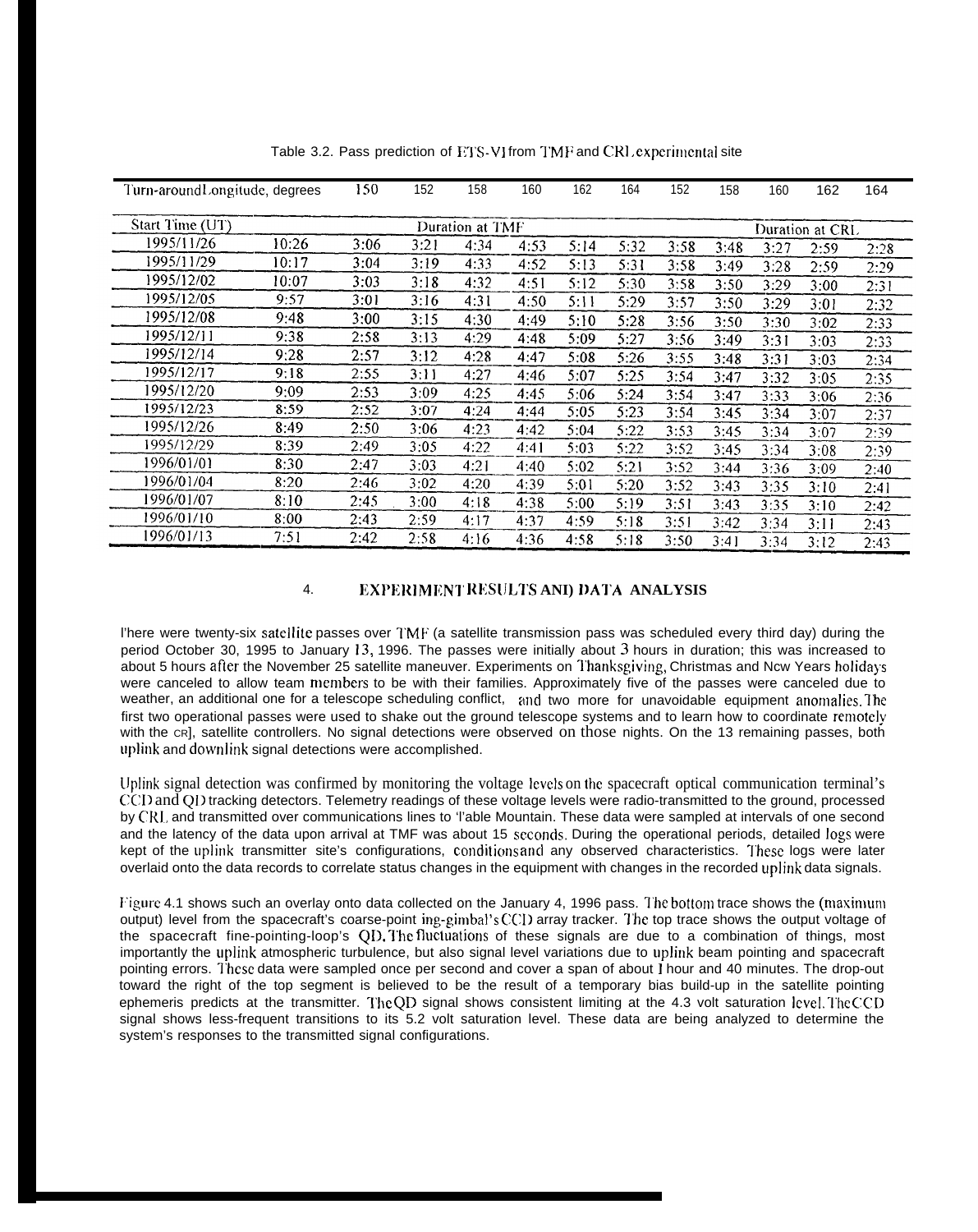

Figure 4.1: An annotated section of QD (top) and CCD (bottom) uplink signal levels for the January 4, 1996 satellite pass over I'MF. Polarization sensitivity measurements and reacquisition of the uplink beam by the satellite afler the transmitter telescope scan indicates that the satellite predicts were not very accurate for this pass. The uplink laser's beam divergence was 40 microradians. The annotation on the figure also shows the time at which the satellite mode was changed from PN to the regeneration or "RX " mode.

Before the operational passes of the program began in November 1995, we analyzed the expected uplink communications channel, consisting of the transmitting station parameters, the atmospheric and space propagation of the beam from the ground to the spacecraft at 40,000 km, and the spacecraft receiver parameters. This analysis led to a set of a-priori performance predicts for the signal strength at the spacecratl. I'o reduce the effects of uplink turbulence, we used a dual uplink beam approach where half of the power was placed into each of two spatially separated uplink beams. The beams combined in the far field to produce a full-power signal, but since the beams were in independent turbulence regions of the uplink tclcscopc, there was averaging of the turbulence effects. The improvement due to this multi-beam averaging was included in the analysis.

Figure 4.2 shows a 100 minute segment of data collected from the spacecraft's QD on the morning of November 17. These data were fit to an appropriately-scaled log-normal distribution and the resulting distribution was compared with the thcoretica]ly estimated distribution generated a-priori. The results of this comparison are shown in Figure 4.3. I'hc dotted curve shows the predicted log-normal distribution for a single beam uplink whereas the solid line shows the corresponding distribution for the dual-beam uplink. These curves clearly show the expected improvement due to the two-beam approach, The dashed curve is the log-normal distribution fitted to the experimental data taken on November 17. The comparison shows that the predicted distribution and the experimental one are extremely close. I'he difference in the distribution means is  $less than 1.6 dB$ .

I)etection of the down link laser signal was also achieved on each of the 13 experimental nights at the 1.2 meter diameter receiving telescope. Detection was first confirmed by means of a video camera attached to the telescope's 0.4-m quide telescope. Data from this camera was videotaped during the passes. Downlink signals collected by the full  $1.2$ -meter aperture were also dctcctcd using an avalanche photodiode detector and data from the resulting signals were recorded for analysis, A sample of the satellite telemetry data stream is given in figures 4.4. lncludcd in this data are the measurements of the CCD, QD detector levels and BER measurements of the uplink.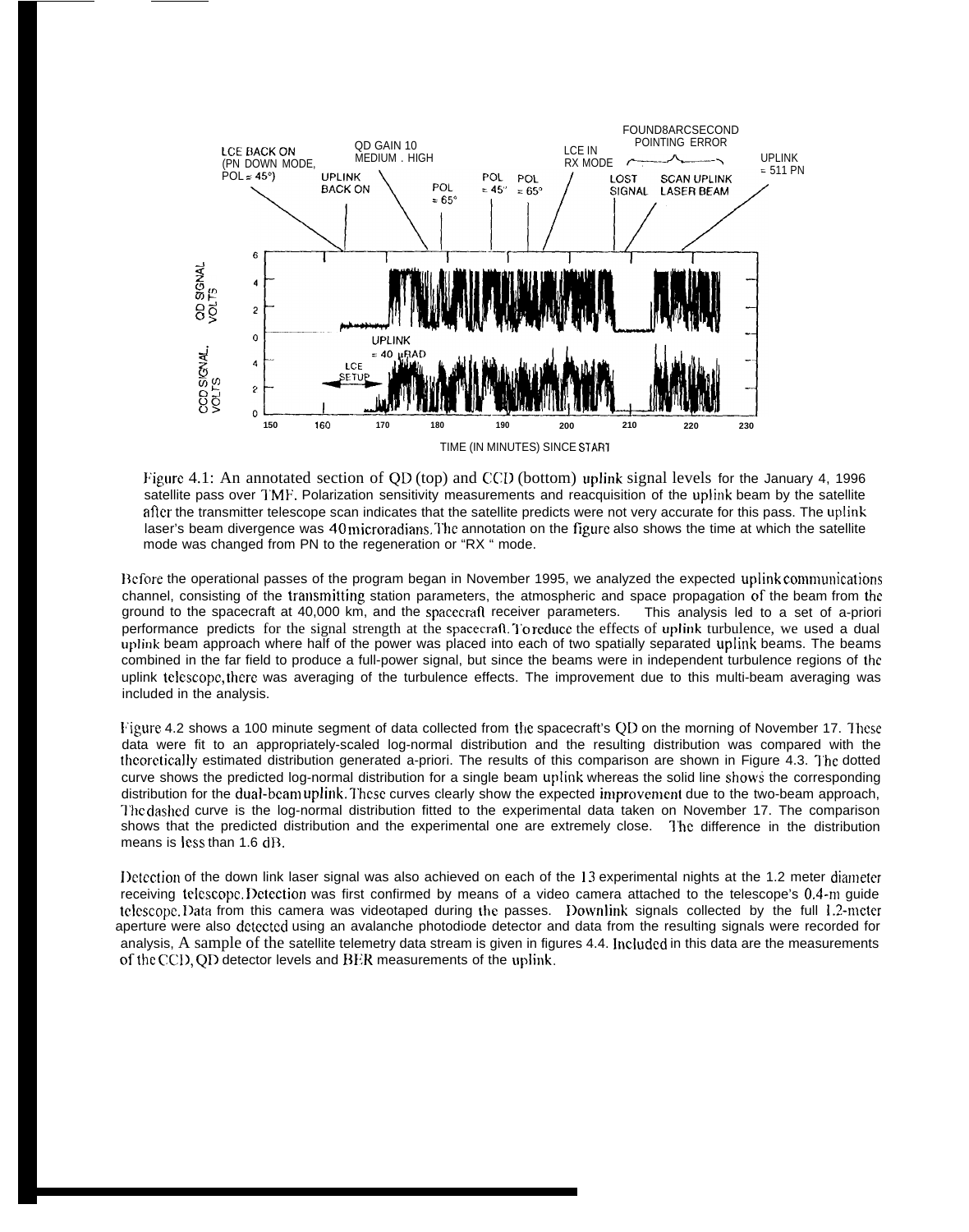

Figure 4.2: QD signal reading vs. time in minutes from start of the experiment (1 0:40 UT) on November 17, 1995.



Figure 4,3: Theoretically predicted probability density functions for one and two beam uplinks are oompared with the fitted curve from the GOLD uplink data. The theory, which does not include the effects of uplink pointing jitter, agrees reasonably with the experimental data, there is a 1.6 dB difference between the means of the measured predicted distributions,